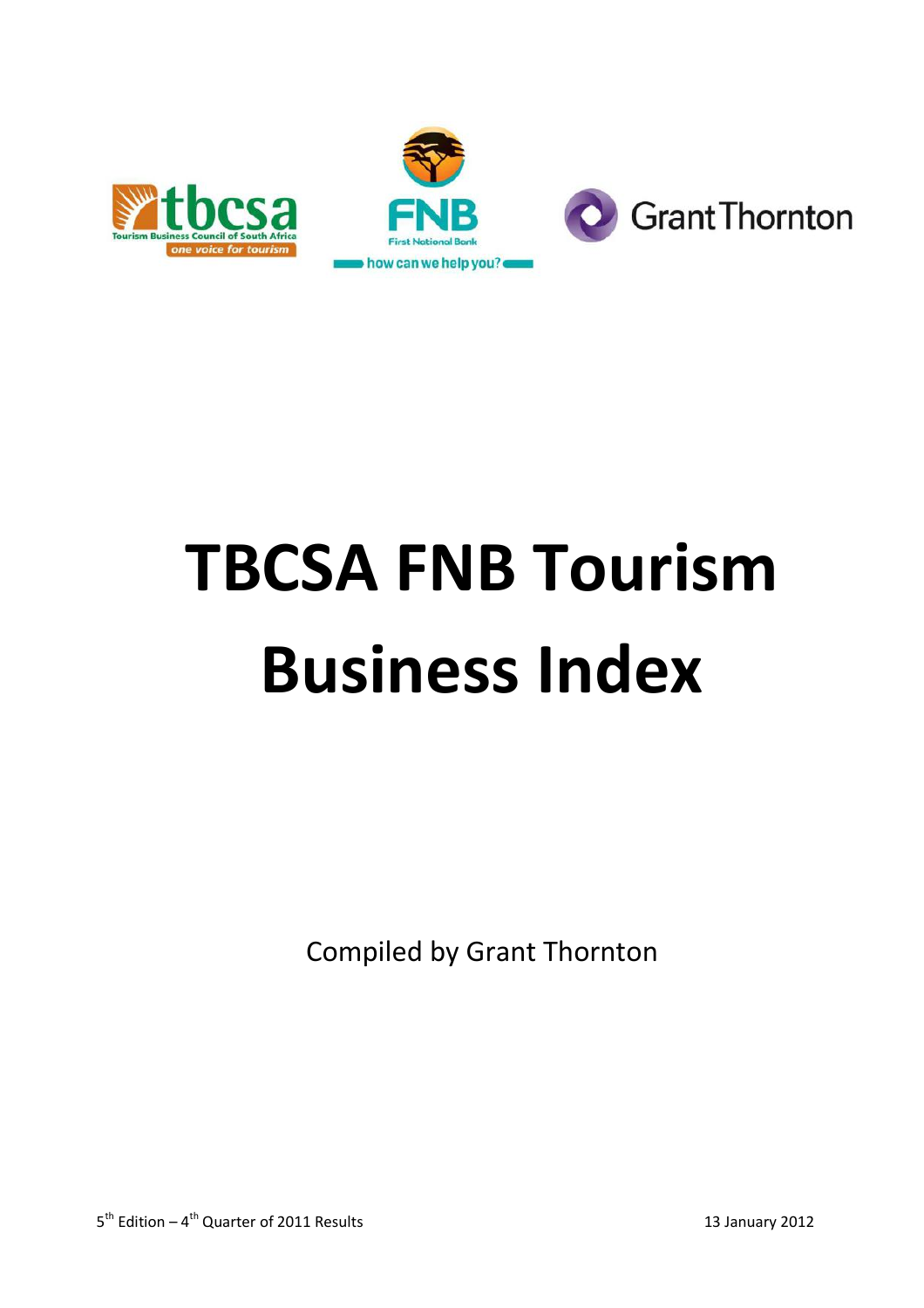## **TBCSA FNB Tourism Business Index**

#### **Introduction**

The Tourism Business Index ("**TBI**") is an initiative of the Tourism Business Council of South Africa. It is sponsored by First National Bank, and is compiled by Grant Thornton.

The TBI provides an indication of the current and likely future performance of the various businesses operating within the Tourism Sector in South Africa. It profiles the industry and positions it as an important component of the South African economy.

The index is produced quarterly, however for the first two editions; the TBI was still in the piloting phase. The information for the TBI is collected through an online survey of tourism businesses that takes no more than 15 minutes to complete. Businesses submit data after the end of the quarter.

The first official edition of the TBI was released on the  $18<sup>th</sup>$  of January 2011.

For this edition of the TBI, as previously, the accommodation sector and non-accommodation operators have an adequate sample size, enabling two sub-indices to be produced. The overall tourism index includes accommodation operators and responses from airlines, tour operators, coach operators, vehicle rental companies, travel agents, foreign exchange providers, conference venues and attractions.

The responses from the airlines, scheduled coach operators and vehicle rental companies, while improved from pervious TBI survey levels, are regrettably still too few to allow for the development of a tourism transport sub-index. The TBCSA would like to encourage businesses in tourism and particularly in these sectors to participate in the TBI survey to allow for a transport sub-index to be developed in the future.

#### **What is a Business Index?**

The purpose of the TBI is to provide individual tourism businesses with regular, up-to-date information on the performance of tourism businesses, including the outlook for performance over the next three months. It therefore tracks actual recent business performance in the sector and is an indicator of prospects for short-term future performance.

It is a business index that focuses on the performance and profitability of businesses operating in the sector, as oppose to a sector performance index. While in many instances the subtle distinction between the two approaches would not manifest in different indices, in certain circumstances, they may be different. For example, if there is significant over-capacity in the industry, business performance can be weak, while the industry could be experiencing strong growth and making an increasing contribution to GDP. As the TBI tracks and forecasts tourism business performance, it is not separated into domestic and foreign tourism. Many tourism businesses host or handle both inbound and domestic tourists and therefore demand and characteristics in both major markets are inextricably linked to business performance.

The information is designed to help individual businesses understand the current tourism operating environment and plan for the likely future tourism industry environment.

Note: The pilot surveys did not follow exact quarters. The first two pilots each covered 3 months from May to July 2010, then August to October 2010, while the last survey of 2010 covered the last quarter, ie October to December. October was therefore included in two indices. From the first official edition in 2011 onwards, only regular quarters are covered.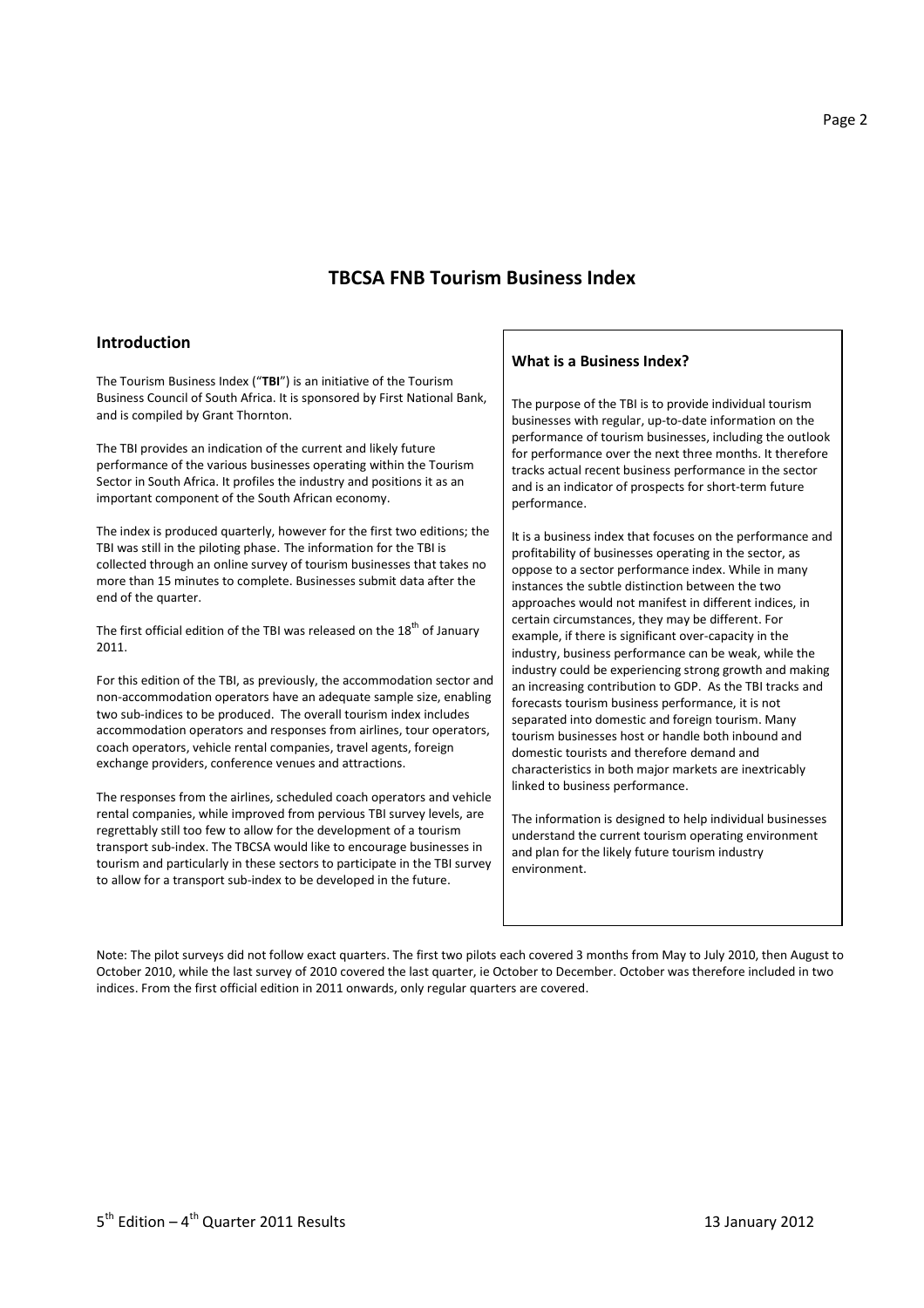#### Page 3

# **TBCSA FNB Tourism Business Index**

## **The Tourism Business Index**



For the last quarter of 2011, the TBI registered a performance index of 87,3 against a normal of 100. When compared to the expected industry performance index of 80,7 for the fourth quarter, the industry performed better than expected, and much better than in quarter 3 (an increase of 17,3 index points from 70,0 at the end of quarter 3 to 87,3 at the end of quarter 4).

It is encouraging that the TBI recorded a higher actual performance than expected during the last quarter of 2011, as the TBI has been in a steady decline since the start of 2011. At the end of the  $4<sup>th</sup>$  quarter of 2010, the Tourism Industry had performed exactly as expected; however, for the first three quarters of 2011, the Tourism Industry performed well below expectations. For the first time since the pilot phase, we see the Tourism Industry performing above the Industry's expectations. The  $4<sup>th</sup>$  quarter's actual performance index (87,3) is also the highest actual index achieved during 2011.

The future expected performance is still a more modest index of 82,2 for the first quarter of 2012. This indicates that businesses remain cautious on whether the improvement will be sustained. This may be due to the strength of domestic leisure business and a major event (Cop 17) in the last quarter of 2011, which are not expected to manifest in the first quarter 2012, especially as Easter is in the  $2^{nd}$  quarter of the year.

#### **What is Normal?**

The reported changes or expected changes in demand and profitability are expressed relative to the expected normal levels of business for the relevant period. Normal is defined as "the level of acceptable business performance in line with the realistic long term average performance you would hope to achieve, or the long term average historical performance experienced, during this quarter, i.e. taking seasonal variances into account".

Normal is then calibrated to an index of 100. When the index shows Performance or Prospects at higher than 100, this indicates better than normal performance while, below 100 indicates worse than normal performance.

 If all business surveyed indicate a significantly better than normal performance across all dimensions covered, the index could register a maximum high of 200, while significantly poor performance for all businesses would result in an index of  $\overline{0}$ .

 2 – 3 Years is usually required before a business tendency index can be said to be fully bedded-down. This allows performance and prospects to be compared over time and any underlying response bias that could impact on the index to be adjusted for.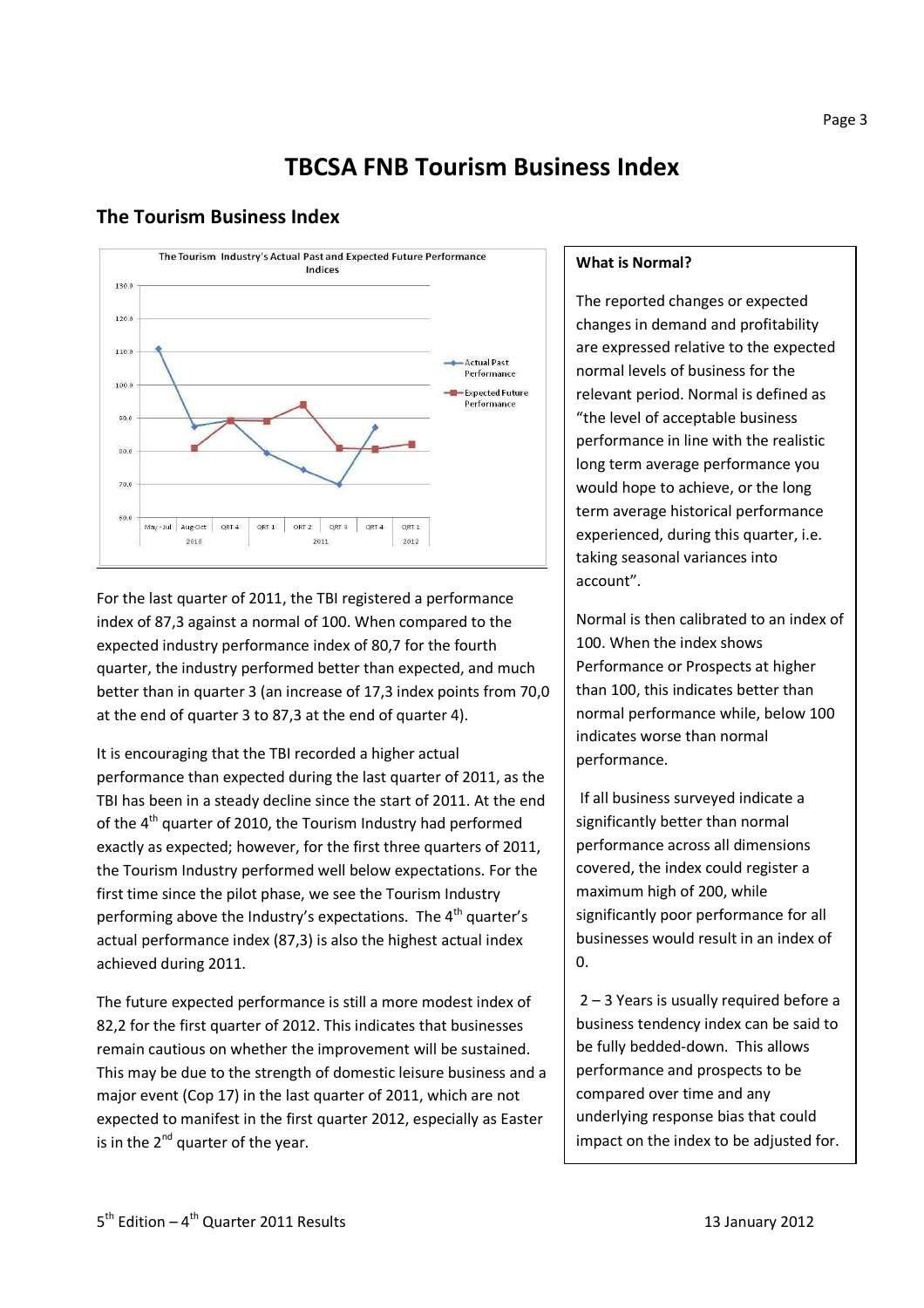In terms of this edition of the TBI, both sub-indices (accommodation and other tourism business sectors) performed better than was anticipated for the fourth quarter of 2011.



The accommodation sector performance index for the fourth quarter of 2011 was 98.9. Compared to the expected performance index of 84,9 for this quarter. The result indicates that overall accommodation businesses have had a much better than expected quarter, and very nearly returned to normal operating levels. The accommodation sector performance was also significantly better than the third quarter of 2011 (an increase of 31,2 index points from an index of 67,7 in the third quarter to an index

of 98,9 in fourth quarter) The accommodation sector has indicated a slightly improved outlook for the first quarter of 2012 of 85,8. However when compared to the actual performance index (98,9) achieved by this sector during the last quarter, the sector is certainly indicating that they do not expect a repeat of the almost normal performance levels of late 2011 in early 2012.

The fourth quarter's higher accommodation sector performance index is largely influenced by the independent hotels and self catering and camping establishments which, during the last quarter of 2011, recorded better than normal performance levels. The index was also assisted by the hotel groups, the independent lodges, B&Bs and guest houses, the timeshare establishments and backpacker operators, which all recorded normal or very close to normal performance levels.

In contrast to the last two quarters, the other tourism businesses indicated a lower performance level than the accommodation sector. During the fourth quarter of 2011 the other tourism businesses recorded an actual performance index of 78,3. However, this sector of the Tourism Industry performed close to their expectations during the last quarter of 2011, with an expected index of 77,4 compared to an actual performance index of a slightly higher 78,3.

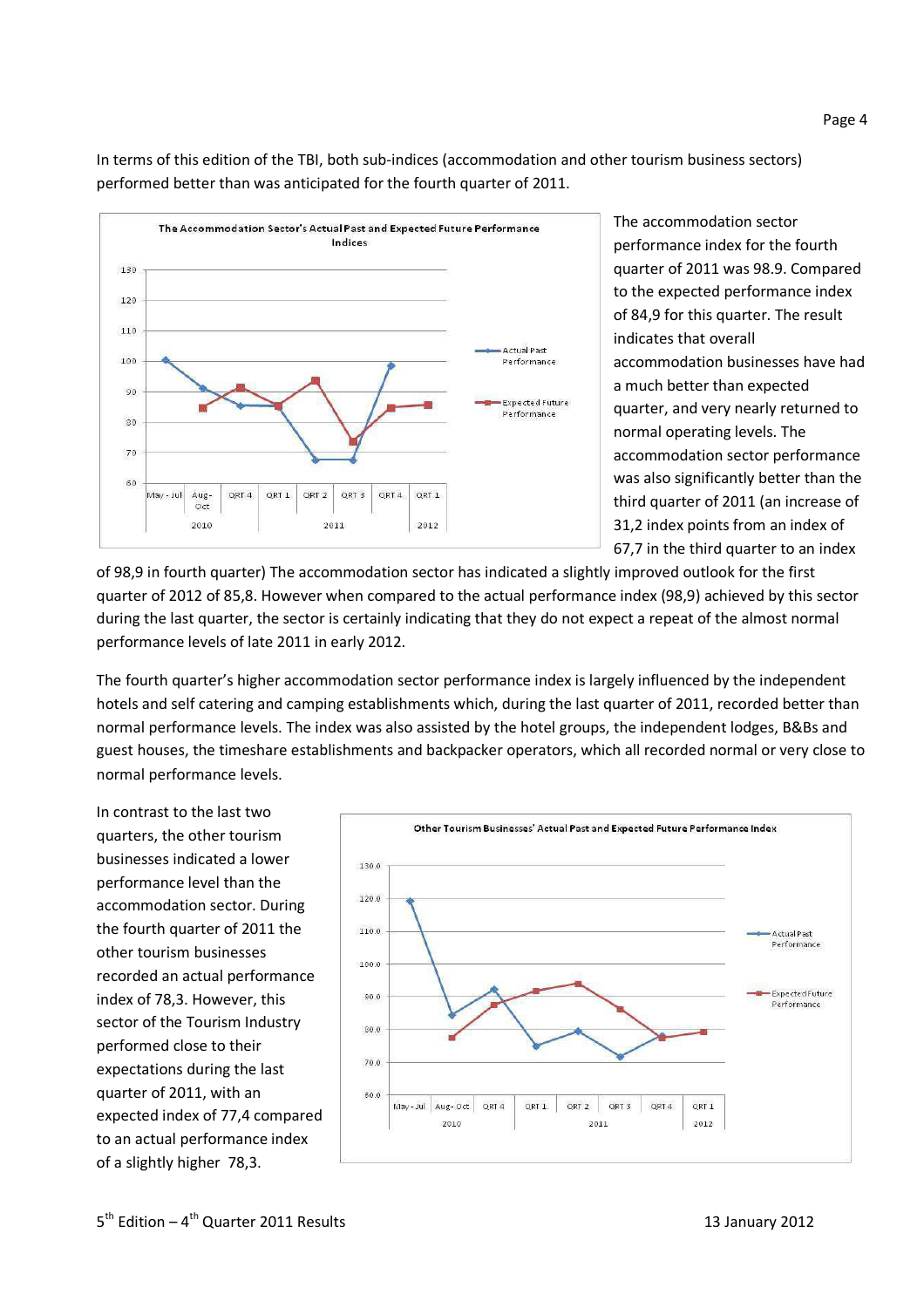This other sector of the Tourism Industry recorded a more conservative outlook regarding the expected performance levels for the first quarter of 2012. They report an expected performance index of 79,4 for the first quarter of 2012, a prediction which is slightly higher than the last quarter's performance index (in contrast to the accommodation sector which expects a poorer  $1<sup>st</sup>$  quarter 2012 compared to last quarter 2011). This expected performance index still implies some improvement in the next quarter over last quarter performance levels, however, noticeably other tourism businesses also expect to perform worse than the accommodation sector (85,8 compared to 79,4). The future performance expectations among both sectors are still well below normal levels.

The fourth quarter's actual past performance index within this sector of the Tourism Industry, was influenced by the conference and event organisers as well as the vehicle rental companies which recorded higher than normal levels of performance, while activities and attractions, tour operators, airlines and coach operators recorded worse than normal performance levels.

## **TBI Summary**

|      |             | <b>Overall</b> |                 |               | Accommodation   | <b>Other</b>  |                 |  |
|------|-------------|----------------|-----------------|---------------|-----------------|---------------|-----------------|--|
|      |             | <b>Actual</b>  | <b>Forecast</b> | <b>Actual</b> | <b>Forecast</b> | <b>Actual</b> | <b>Forecast</b> |  |
|      | 1st Quarter | 79.6           | 89.1            | 85.3          | 85.5            | 75.1          | 91.9            |  |
| 2011 | 2nd Quarter | 74.5           | 94.1            | 67.8          | 94.0            | 79.6          | 94.1            |  |
|      | 3rd Quarter | 70.0           | 81.0            | 67.7          | 73.9            | 71.8          | 86.4            |  |
|      | 4th Quarter | 87.3           | 80.7            | 98.9          | 84.9            | 78.3          | 77.4            |  |
| 2012 | 1st Quarter |                | 82.2            |               | 85.8            |               | 79.4            |  |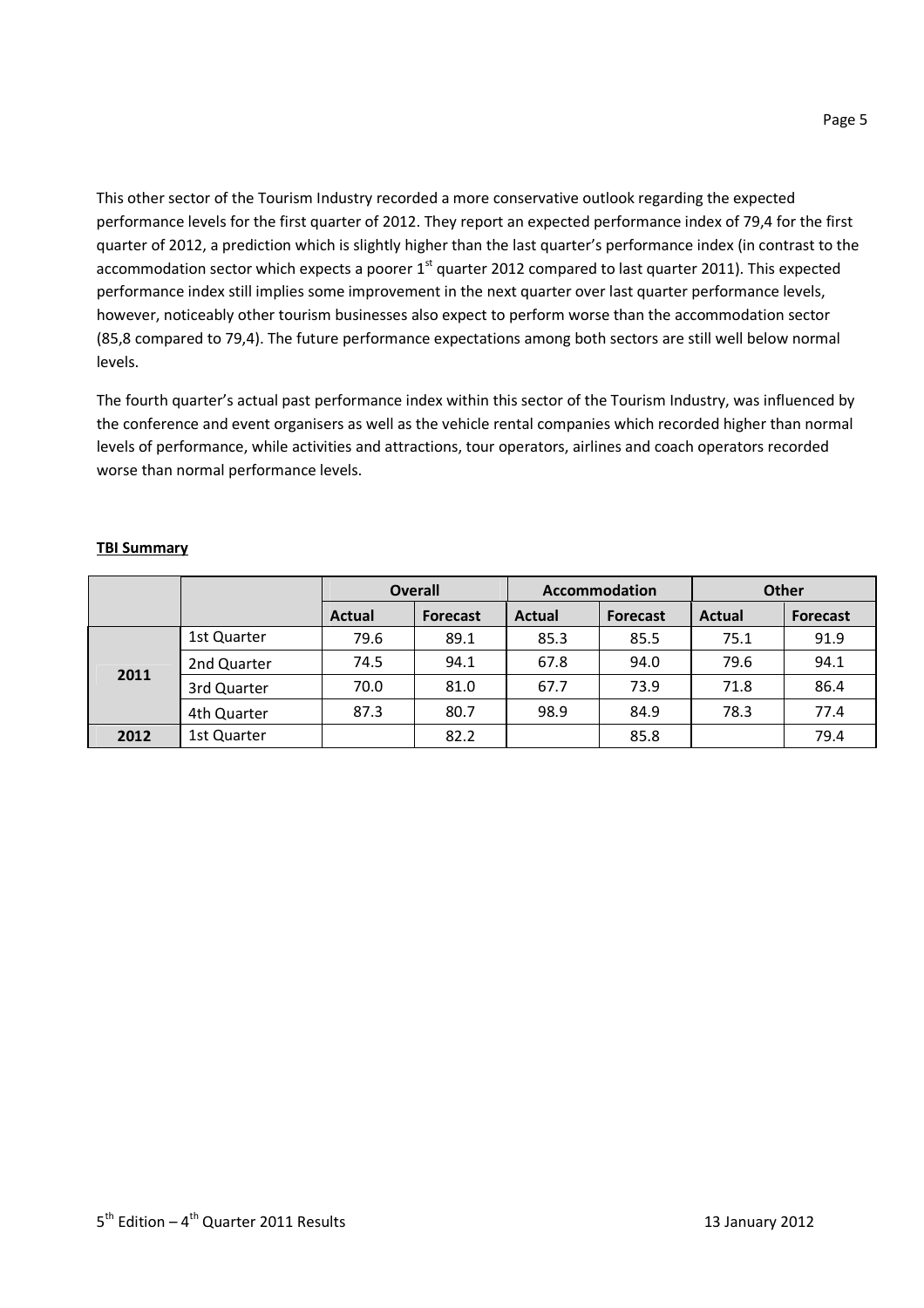# **Balance Statistics**

#### **Next Year**



When considering the next year (as oppose to the next quarter) prospects are declining. The accommodation sector is pessimistic, with a negative balance statistic of -53,0%. The

#### **The Balance Statistic**

Results from qualitative questions are provided in the form of a "balance" statistic. This is the difference between the percentages of positive and negative responses. A balance for each question is calculated by deducting the percentage of negative replies from the percentage of positive answers given to each question. The final value is a single figure, with a minus representing an overall negative outlook or performance and a positive figure an overall positive outlook or performance. For a given balance, the varying percentage of "normal" replies and the split of positive/negative replies over the two options in the scale may indicate a varying degree of uncertainty or a stronger positive or negative outlook amongst managers.

majority of accommodation businesses (63,1%) still expect worse than normal performance levels. In contrast, only 25,0% of accommodation operators expect their performance levels to be normal, while 11,0% are expecting higher than normal performance levels within the next year. None are expecting significantly better than normal performance. This balance statistic has however improved from the next year expectations of -70,3% in the last edition.

Overall, the other tourism businesses are less pessimistic about the next year, with a balance statistic of -16,9%. This is though, a decrease from the -3,2% balance statistic recorded by the other tourism businesses regarding the next year in the previous edition.

In this edition, a large portion of the other tourism businesses (41,9%) expect performance levels to be worse or significantly worse than normal over the next year, while 53,2% are expecting normal or better than normal performance levels. Only a small number (4,8%) are expecting significantly better than normal business performance levels during the next year.

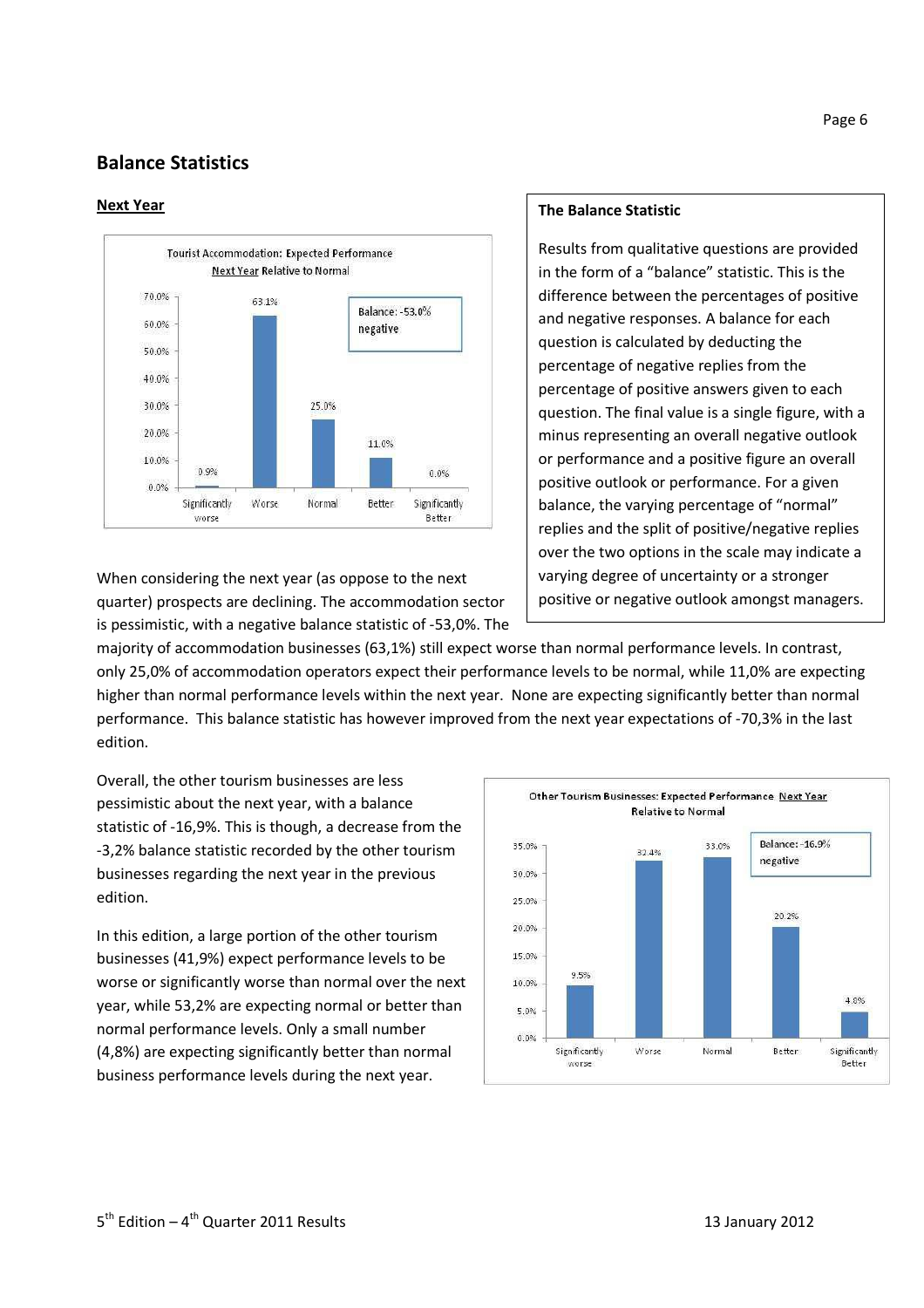#### **Employment Levels**

The accommodation sector has a negative expectation regarding employment levels in the first quarter of 2012, reflected in the negative balance statistic of -15,4% . Very few operators (2,4%) intend to increase their employment levels. The majority of operators (79,8%) expect their employment levels to remain unchanged, while 17,8% expect to decrease their employment levels. Even though it is still concerning that 17,8% of the operators are expecting to decrease their employment levels, it is encouraging that this number has decreased from the 18,3% and 32,2% of operators who indicated expected decreases in employment levels in the previous two editions.



In contrast, the other tourism businesses are more positive about their future employment levels (positive balance statistic of 1,6%). The majority (77,1%) of the operators expect that there will be no change in their employment levels, while 12,3% actually expect increases in their employment levels during the next quarter. However, still a significant number (10,7%) of operators feel that there will be a decrease in their employment levels.

When compared to the negative expectations regarding employment levels within the other tourism businesses (balance statistic of 1,8% and -12,3%) recorded during the previous two editions, it is encouraging to see that there is an ongoing more positive outlook emerging within this sector of the tourism industry regarding employment levels.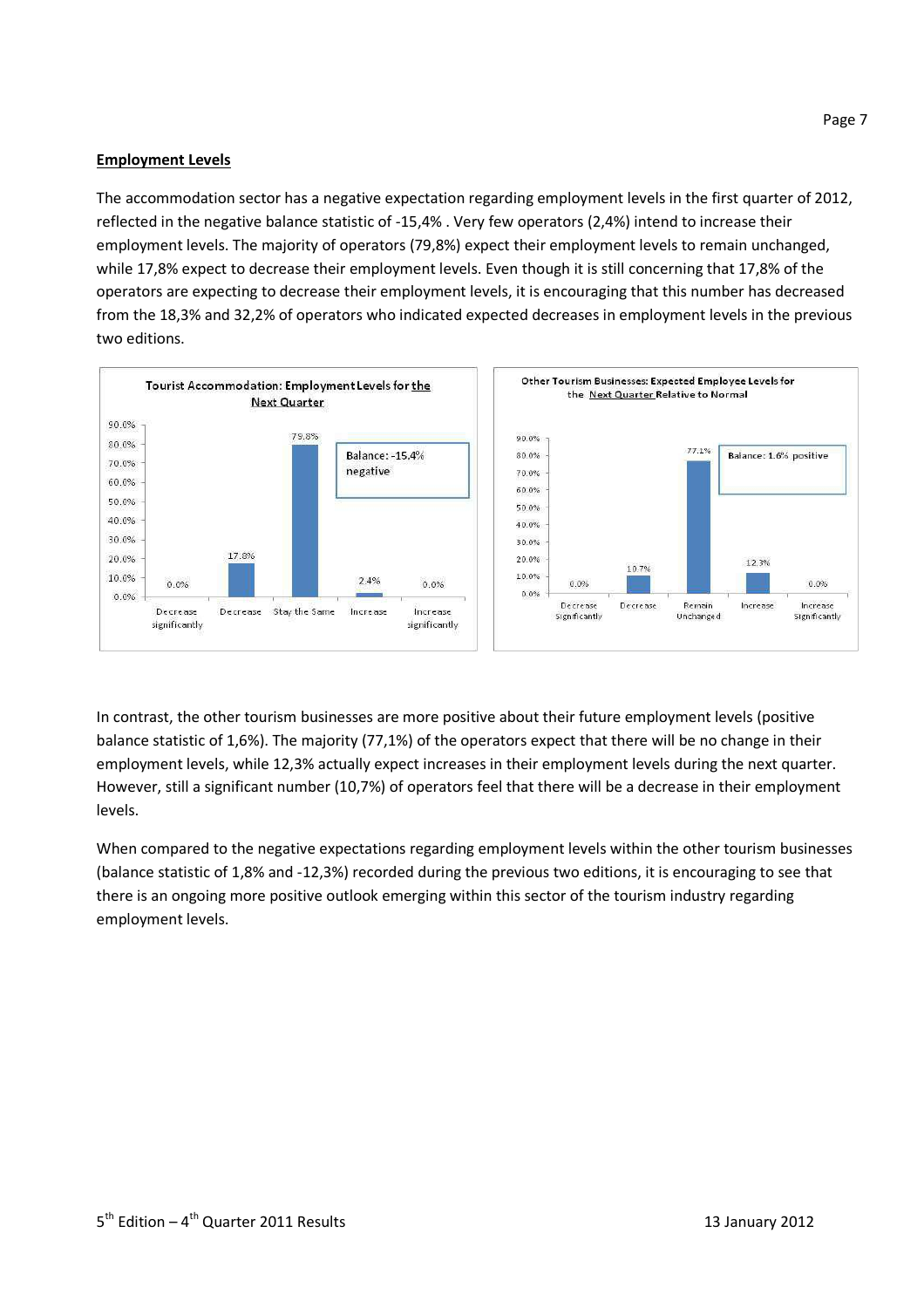#### **Capacity Growth Expectations**



The majority of the accommodation operators (69,3%) indicate that their room/unit capacity will remain unchanged in the next quarter compared to 53,3% in the last edition. Only 13,7% indicate that they plan to increase their unit/ room capacity, while 28,2% expected to increase their room/unit capacity in the prior edition. 17% Of the accommodation operators expect a decrease in their room capacity during the first quarter of 2012, resulting in the slightly negative balance statistic of -3,3%. This 17% decreasing capacity is 1 percentage point decrease from the 18,6% who expected decreases for the fourth quarter of 2011, but still much higher than the 1,6% of operators who expected decreases for the third quarter of 2011.

Other tourism businesses report a much higher positive balance statistic of 21% regarding their expected capacity for the next quarter. The majority of the operators (62%) are expecting that their capacity will remain unchanged, while a large number (29,5%) feel that their capacity will increase. 8,5% Of the operators expect their capacity to decrease. When compared to the expectations within this sector regarding capacity recorded for the fourth quarter of 2011 (positive balance statistic of 24,8%), there are slightly less optimistic expectations of capacity growth within this sector of the tourism industry for the first quarter of 2012, however, it is still higher than the positive balance statistic of 9,3% recorded for the third quarter of 2011.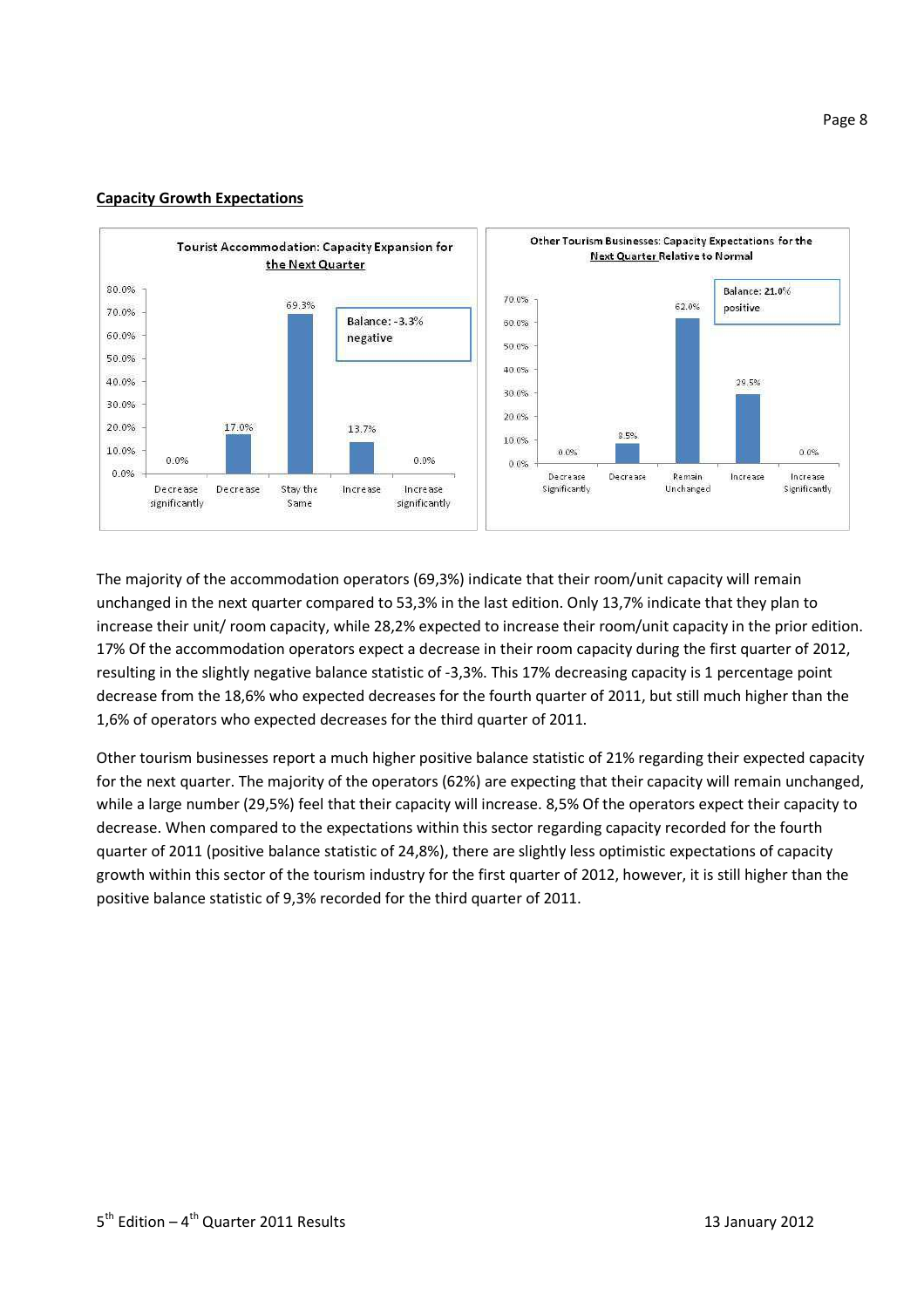# **Factors Affecting Business Conditions**

When considering the performance of the Tourism Industry, this report considers both positive and negative possible factors which are impacting on the performance of the different sub-sectors.

## **Negative Factors - Last Quarter**



In the accommodation sector, the most recorded negative factor during the last quarter of 2011 is insufficient overseas leisure demand (reported by 41% of the respondents, compared to 69% who reported this as a negative factor in the previous edition). This was closely followed by the cost of inputs, insufficient domestic leisure demand and competitor market behaviour (38%-31%). Noteworthy is that 19% of the accommodation respondents felt that no specific factor had a negative impact on their business performance during the last quarter of 2011, compared to only 5% in the last edition. Cost of labour and insufficient overseas business demand was also cited by

many of the respondents (25% and 20%) as negative impacting factors during the last quarter of 2011. 6% Of the operators felt that the shortage of skilled staff negatively affected their business in the last quarter of 2011; this is down slightly from 7% who stated this as a negative contributing factor in the previous edition. Security concerns have increased again as a negative impacting factor from 6% who stated it as a negative factor in the previous edition to 10% in this edition, after it declined from 10% to 6% in the last edition. Some specific other factors cited which had a negative impact on players in the accommodation industry during the last quarter include; increases in municipal tariffs, increased fuel costs ,the bad conditions of the roads, and the increase in the number of so called "illegal" guest houses and B&Bs which are coming up in certain areas of the country.

 A strong rand exchange rate has decreased from its expected negative impact mentioned by 24% last quarter to only 9% this quarter. Otherwise insufficient demand particularly overseas and leisure, and competitor market behaviour remain at similar levels as high impact factors.

Increase in competitive supply, insufficient domestic business demand and financial problems were not indicated as negatively impacting factors for the last quarter of 2011, as was the case in the last edition. This is also in line with the expectation regarding these factors from the last quarter edition.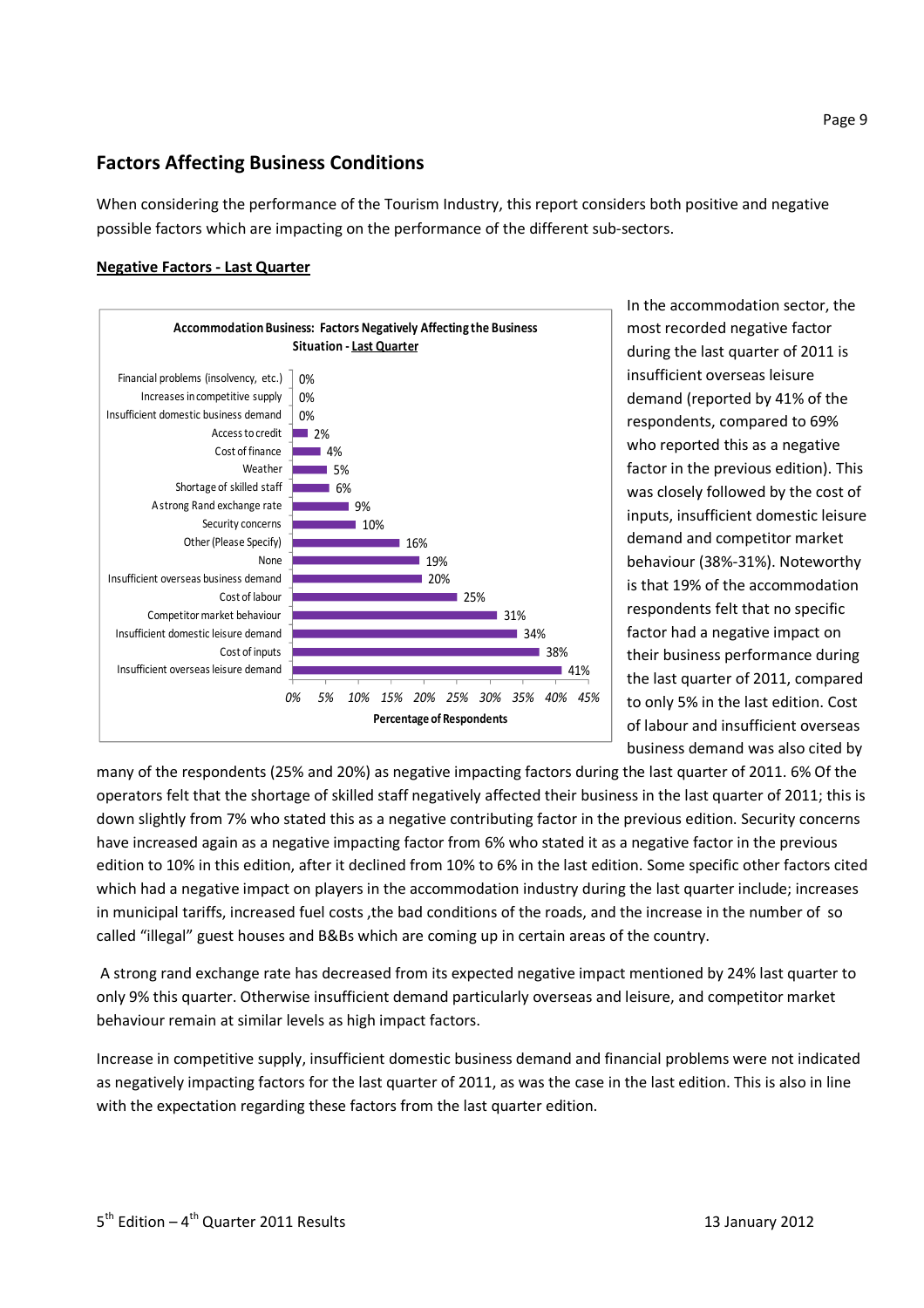#### Page 10



Other tourism businesses indicate more impediments to business performance in the last quarter of 2011. Insufficient overseas demand (61%), insufficient domestic leisure demand (44%), competitor market behaviour (37%, same as in the previous edition) and cost of inputs (37%) were most indicated as negative contributing factors. Increases in competitive supply, a strong Rand exchange rate, and insufficient domestic and overseas business demand (25%- 18%) were also all perceived by many as impacting factors. The factors which were

indicated as least impacting on these businesses were: weather, financial problems, access to credit and cost of finance (same as in the previous edition). Noteworthy is that only 6% of the respondents in the other tourism businesses felt that no specific factor had a negative impact on their business during the last quarter of 2011, in comparison to the 19% who cited no specific impacting factor in the accommodation sector.

Both Insufficient overseas and domestic leisure demand increased significantly in impact from 45% last edition to 61% and 25% to 44% respectively. When compared to the expected impact of these factors stated during the previous edition (31% stated overseas leisure demand as an expected impacting factor, while 43% stated domestic leisure as an expected impacting factor for this quarter), domestic leisure demand was almost as expected, while foreign leisure demand was worse than expected. Insufficient business demand impact levels have also decreased from 27% for overseas business demand in the last edition to only 18% in this quarter and slightly from 21% for domestic business demand to 20%.

Cost of inputs increased in impact from 16% last edition to 37% during the last quarter of 2011.

Only 8% of the operators felt that the shortage of skilled staff negatively affected their business operations during the last quarter of 2011. This factor had decreased slightly from the 10% of the other tourism business respondents reporting the shortage of skilled staff as a negatively impacting factor in the previous edition.

Some of the other negative factors cited to have impacted on other tourism businesses' performance during the last quarter include: undercutting of prices within some sectors of the tourism industry, changes in tourist patterns with people travelling for shorter periods and booking on shorter notice and the increases in fuel prices and municipal tariffs.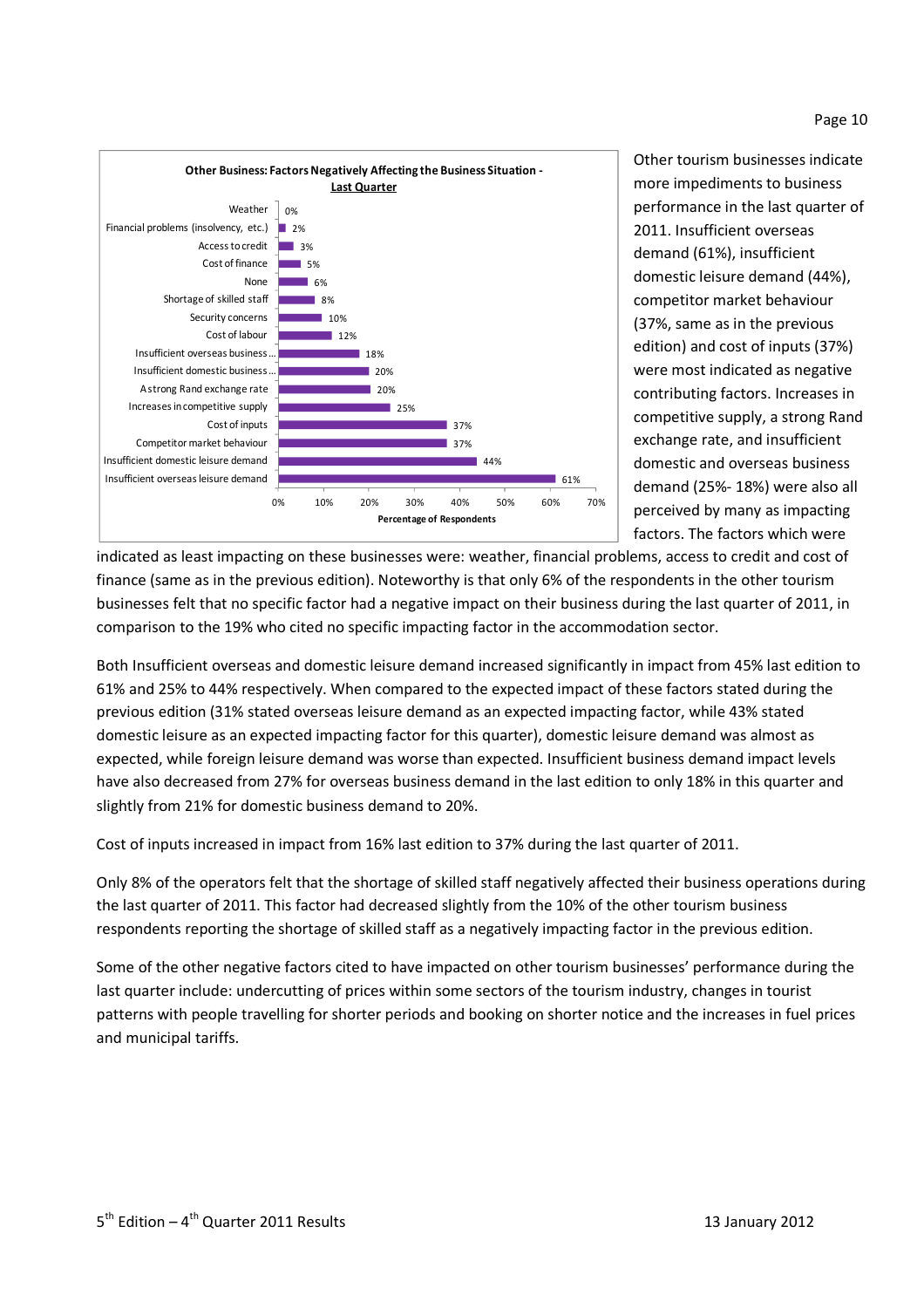#### **Negative Factors - Next Quarter**

52% Of the accommodation operators report that insufficient overseas leisure demand is expected to be a negative impact on the accommodation sector's operations during the first quarter of 2012. Cost of inputs (43%), insufficient domestic leisure demand (34%) and the cost of labour (31%) are all important expected negative impacting factors. Competitive market behaviour (cited by 27% of respondents as an expected negative impacting factor for the next quarter), was also cited as a strong impacting factor during the last quarter, but this was down from



46% of respondents last quarter. 5% Of the respondents felt that no specific factor will have a negative impact on their business operations during the next quarter.

4% Of the accommodation operators quote the shortage of skilled staff as a negative factor, this is a decrease from the 6% who mentioned this as an expected negative impacting factor for the previous edition. Increases in fuel costs and municipal tariffs, as well as the increasing number of so called "illegal" guest houses and B&Bs which undercut rates, as well as ineffective marketing strategies were mentioned by a number of respondents as specific negative factors expected to have an impact on the accommodation sector during the next quarter.



For other tourism businesses, insufficient overseas demand (64%) is seen by many respondents as a negative impacting factor for the next quarter. Insufficient domestic leisure demand (45%), cost of inputs (39%), competitor market behaviour (39%) and increases in competitive supply (31%) are some of the other important negative impacting factors.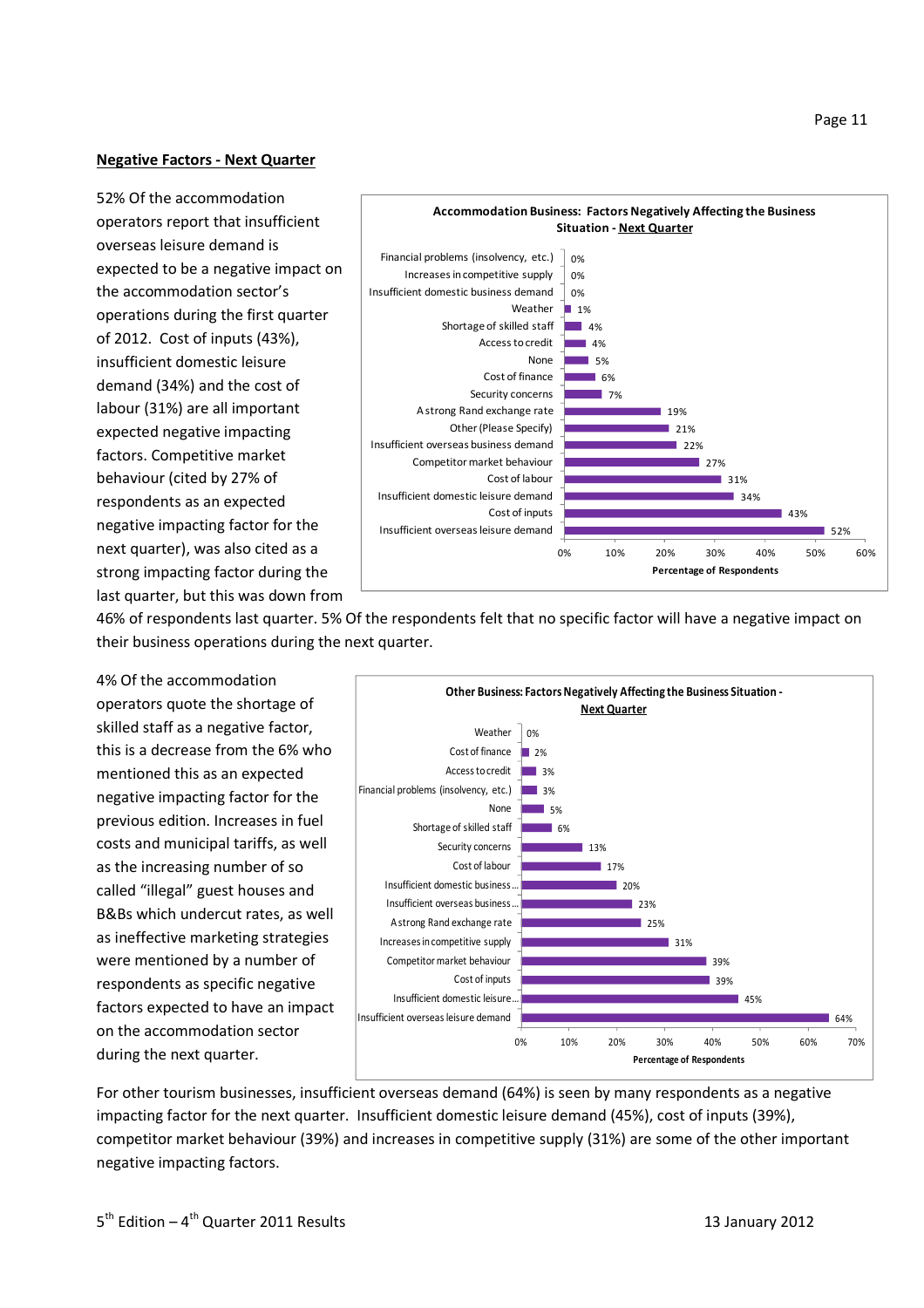Weather, cost of finance, financial problems and access to credit are the least mentioned negative impacting factors expected for the first quarter of 2012. Shortage of skilled staff and security concerns remain expected by few respondents as negative impacting factors for 6% and 13% of operators respectively. Cost of labour is expected to be an impacting factor by 17% of the respondents, compared to 21% who expected it to have a negative impact during the last edition.

Decreases in marketing budgets, the economic down turn in Europe and the high fuel costs were cited as expected major negative impacting factors for the next quarter.

Insufficient overseas leisure demand decreased from 76% of the respondents who thought this will be a negative impacting factor during the last edition to 64% in this edition, while insufficient domestic leisure demand decreased from 65% to 45%. Competitive market behaviour was expected by 46% of the other tourism business respondents to have a negative impact on the last quarter of 2011 during the last edition, while 39% expect this to be a negative impacting factor during the first quarter of 2012.

#### **Positive Factors - Last Quarter**



Strong overseas leisure demand (34%), strong domestic business and leisure demand (27%-26%),a weak Rand exchange rate (14%) and weather (13%)were positive impacting factors during the last quarter of 2011 for a few respondents. 25% of the Respondents felt that no specific factor had a positive impact on their business performance levels during the last quarter. This is a decrease from the 49% of respondents who cited no positive impacting factors in the previous edition. Decreases in competitive supply, strong overseas business demand, cost of labour and cost of finance were not relevant as positive impacting factors, as was the case in the previous edition.

One accommodation operator indicates that their overseas demand has increased since joining Trip Advisor while another felt that COP17 had a significant positive impact on their business during the last quarter.

 A large portion of the operators (36%) in the other tourism sector felt that a weak Rand exchange rate had a positive impact on their business operations during the last quarter of 2011, while 18% felt that no factor had a positive impact during the last quarter (this is a decrease from 35% which felt that there was no real positive impacting factors in the last edition).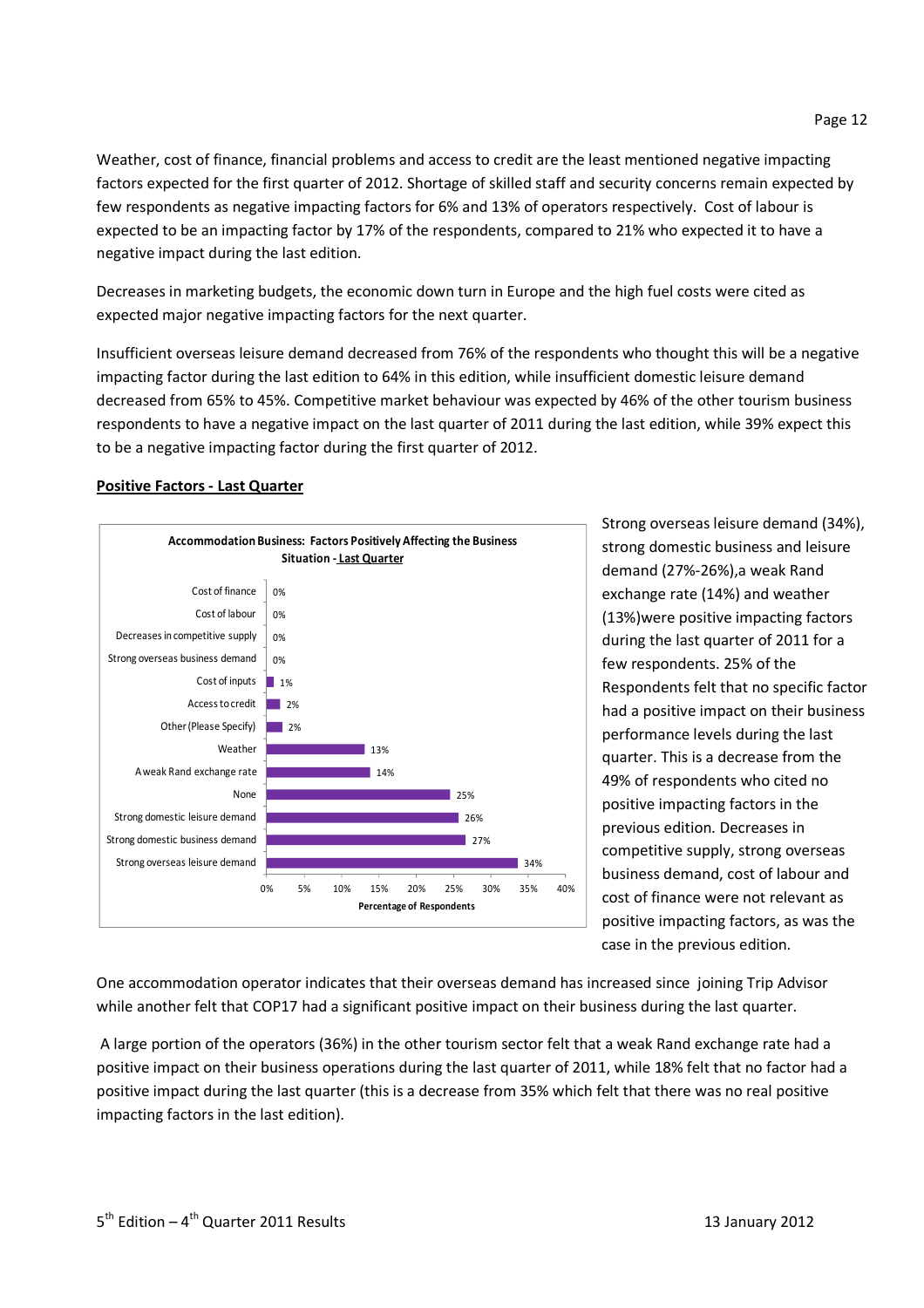



Again, strong domestic and overseas business demand (13% and15% respectively) and domestic and overseas leisure demand (12% and 11%) were the only noted factors selected by a some respondents as positive impacting factors. Overall the level of positive factors cited was considerably lower for the other tourism businesses compared to the accommodation businesses.

Unlike in the accommodation sector, some respondents (2%) experienced a decrease in competitive supply, while the cost of finance, the cost of labour and the cost of inputs were not cited as positive impacts during the last **produced a contract of the contract of the contract of the contract of the contract of the contract of the contract of the contract of the contract of the contract of the contract of the contract of the contract of the co** 

Some of the respondents felt that their business was impacted on positively by more exposure through successful marketing and PR campaigns during the last quarter of 2011.



#### **Positive Factors – Next Quarter**

For the first quarter of 2012, the largest portion of the accommodation operators (70%) expect strong domestic business demand and overseas leisure demand to have a positive impact on their business operations. Other impacting factors mentioned are; strong domestic leisure demand (28%), a weak Rand exchange rate (24%) and weather (14%). 24% Of the respondents felt that no factor will have a positive impact on their business in the next quarter. This is a decrease from the 38% of the accommodation respondents who cited no positive factors in the previous edition.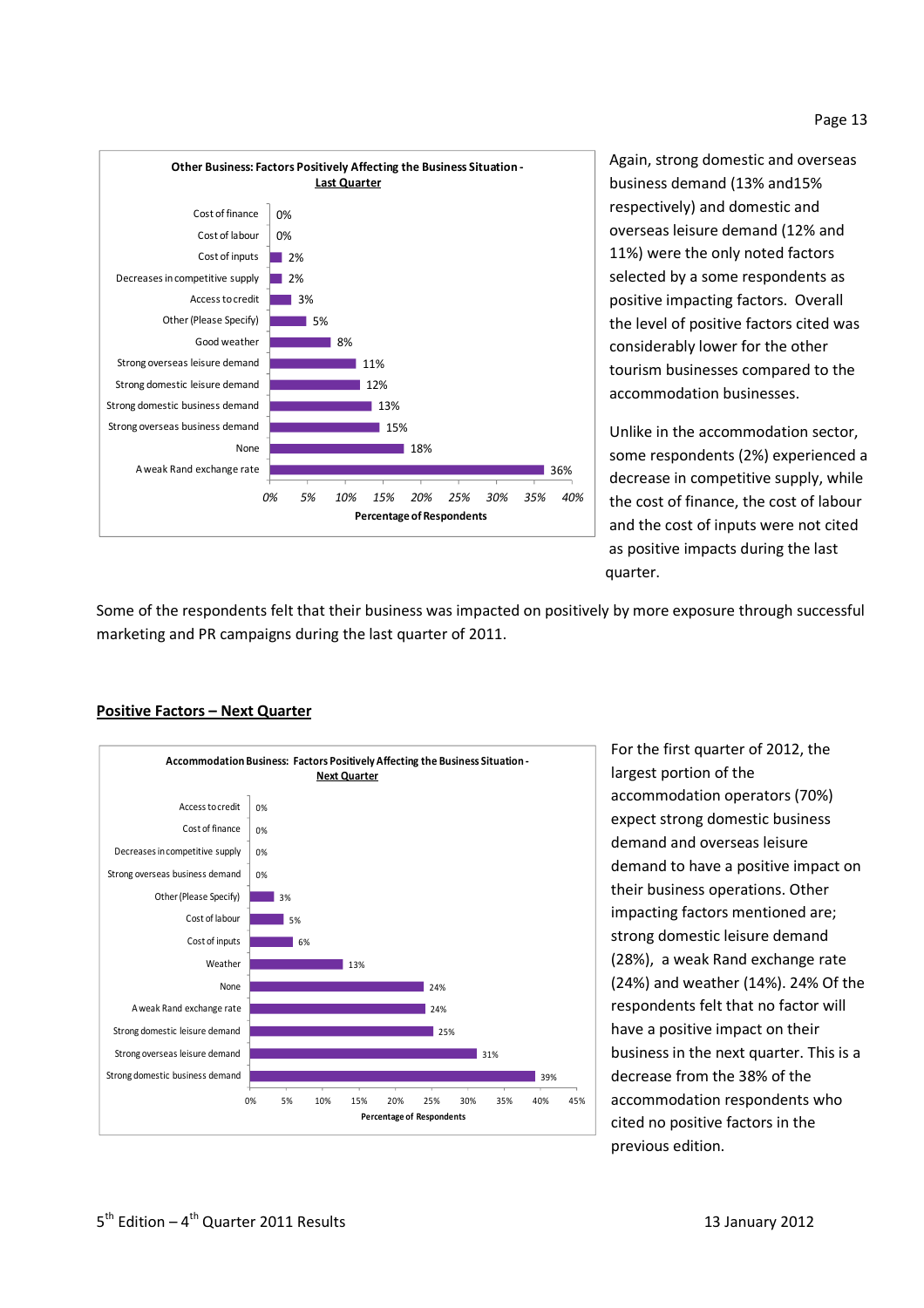Access to credit, cost of finance, decreases in competitive supply and strong overseas business demand are all expected to have no impact in the next quarter.

Some of the respondents felt that more exposure on Trip Advisor will assist with their overseas demand, while another respondent stated that they are planning to redesign their website to allow for easier booking, which they believe will increase their business demand.

Looking at the other tourism businesses, 55% expect a weak[er] Rand exchange rate to have a positive impact on their business performance in the next quarter (compared to 25% who cited this as a positive impacting factor during the last edition). Strong overseas business and leisure demand (29% and 28% respectively), strong domestic business and leisure demand (24% and 19% respectively) and good weather (13%) are also expected to have a positive impact.

Noteworthy is that only 5% of the operators expect no specific factor will have a positive impact on their business during the next quarter, compared to 21% in the previous edition.



6% Of the operators within the other sector of the tourism industry cited other factors as important positive impacting factors for the next quarter and these include: pro- active marketing campaigns, an improved world economy and improved branding strategies.

Once again cost of labour, access to credit, cost of finance and cost of inputs were not cited by many of the respondents as factors expected to have a positive impact on the next quarter's business performance.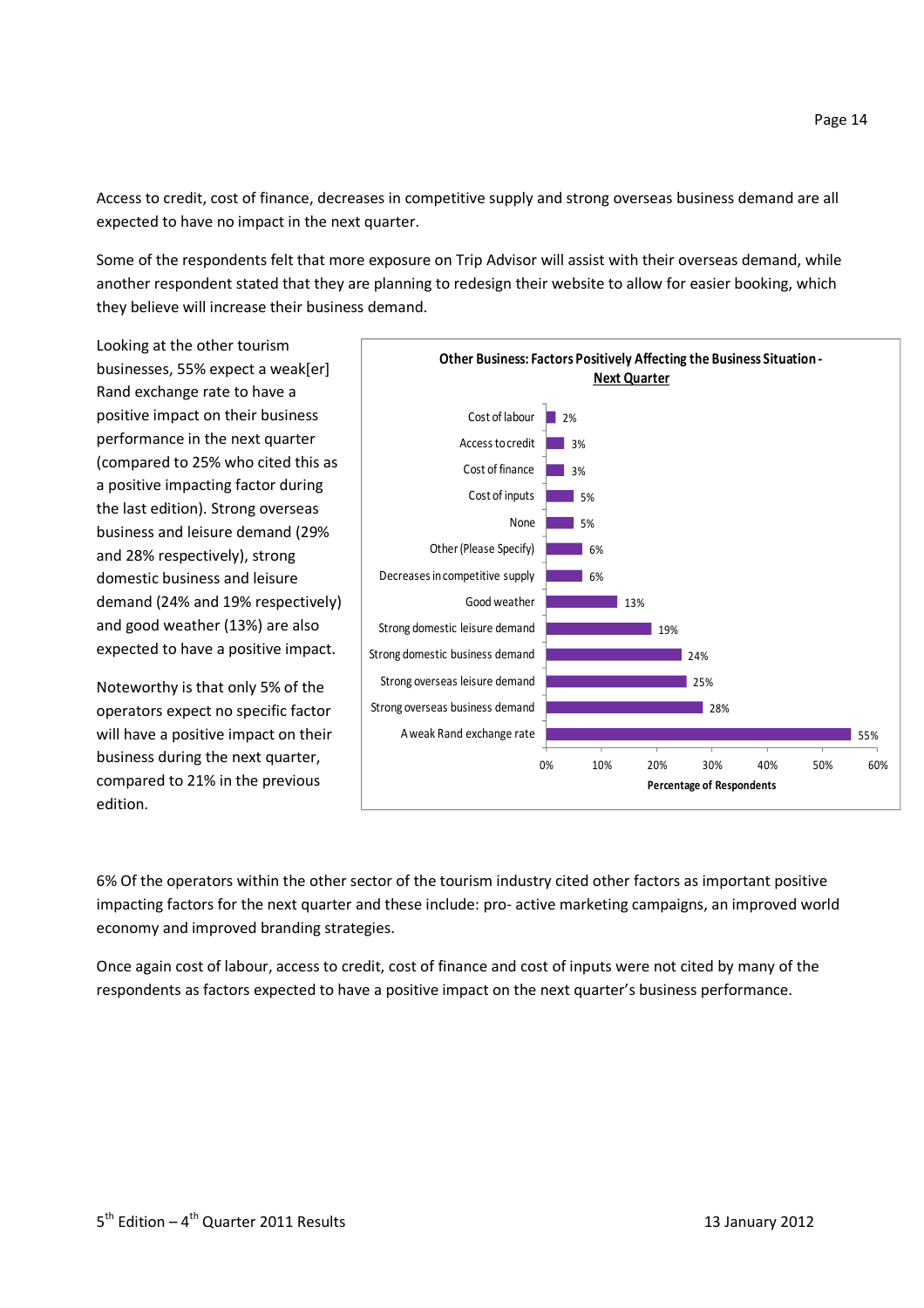# **General Business Indicators**

The Quarterly RMB/BER Business Confidence Index ("**BCI**") for 2010 and 2011 is illustrated in the table below.

| 2010           |                  |           |           | 2011      |           |                  |                  |  |
|----------------|------------------|-----------|-----------|-----------|-----------|------------------|------------------|--|
| Quarter 1      | <b>Quarter 2</b> | Quarter 3 | Quarter 4 | Quarter 1 | Quarter 2 | <b>Quarter 3</b> | <b>Quarter 4</b> |  |
| 43             | 36               | 47        | 44        | 55        | 48        | 39               | 38               |  |
| $C_{\text{A}}$ |                  |           |           |           |           |                  |                  |  |

*Source: BER* 

As 50 indicates neutral levels of confidence, the index was in negative territory during 2010. In the first quarter of 2011 the index number went into net positive territory for the first time in years. However, after declining with 7 index points to 48 in the second quarter of 2011, the Index contracted once again with a further 9 index points in the third quarter of 2011. During the fourth quarter of 2011, the RMB/BER Business Confidence Index contracted even further to 38, the lowest it has been in eighteen months, but still above the lowest registered point of 23, which was during the global economic recession in 2009.

The general and tourism business performance is somewhat more positive for the last quarter than the RMB BER index, although both are in negative territory, with tourism at 87,3 below 100, compared to 38 below 50 for the BER. The RMB/BER is a business tendency survey based on OECD methodology as is the TBCSA FNB TBI.

The SACCI Business Confidence Index ("BCI") is a composite indicator, as oppose to a tendency survey, but it is another regular and timeous indicator of economic activity. The index is based on the average economic activity for 2005 being a base of 100. The index rose above 100 in 2006 reaching 122 at its highest level and stayed above 100 in the early part of 2007 and thereafter declined. The index average for 2009 was 82,8, the lowest it has been since 1997. The index average rose only slightly in 2010 with 2,1 index points to 84,9.

The SACCI BCI for 2011 is presented in the below table.

| 2011  |       |              |       |            |       |      |      |            |      |            |            |
|-------|-------|--------------|-------|------------|-------|------|------|------------|------|------------|------------|
| Jan   | Feb   | <b>March</b> | Apr   | <b>May</b> | Jun   | Jul  | Aug  | <b>Sep</b> | Oct  | <b>Nov</b> | <b>Dec</b> |
| 103,1 | 101,9 | 104,2        | 102,5 | 101,2      | 102,4 | 99,0 | 98,6 | 98,4       | 97.5 | 97.4       | 99.1       |

Between November and December 2011, the SACCI BCI increased meaningfully for the first time in 2011 since its current decline began in April 2011. The December 2011 upturn follows the significant easing of the decline phase in November 2011. The BCI increased by 0.7 index points from 98.4 in September 2011 (end of quarter 3) to 99.1 in December 2011 (end of quarter 4) but was still 4.2 points below the December 2010 level. The SACCI BCI therefore appears somewhat more positive than the RMB BER confidence index.

The TBCSA FNB Tourism Business Index possibly indicates somewhat weaker business performance for the last quarter of 2011 when compared to the SACCI BCI